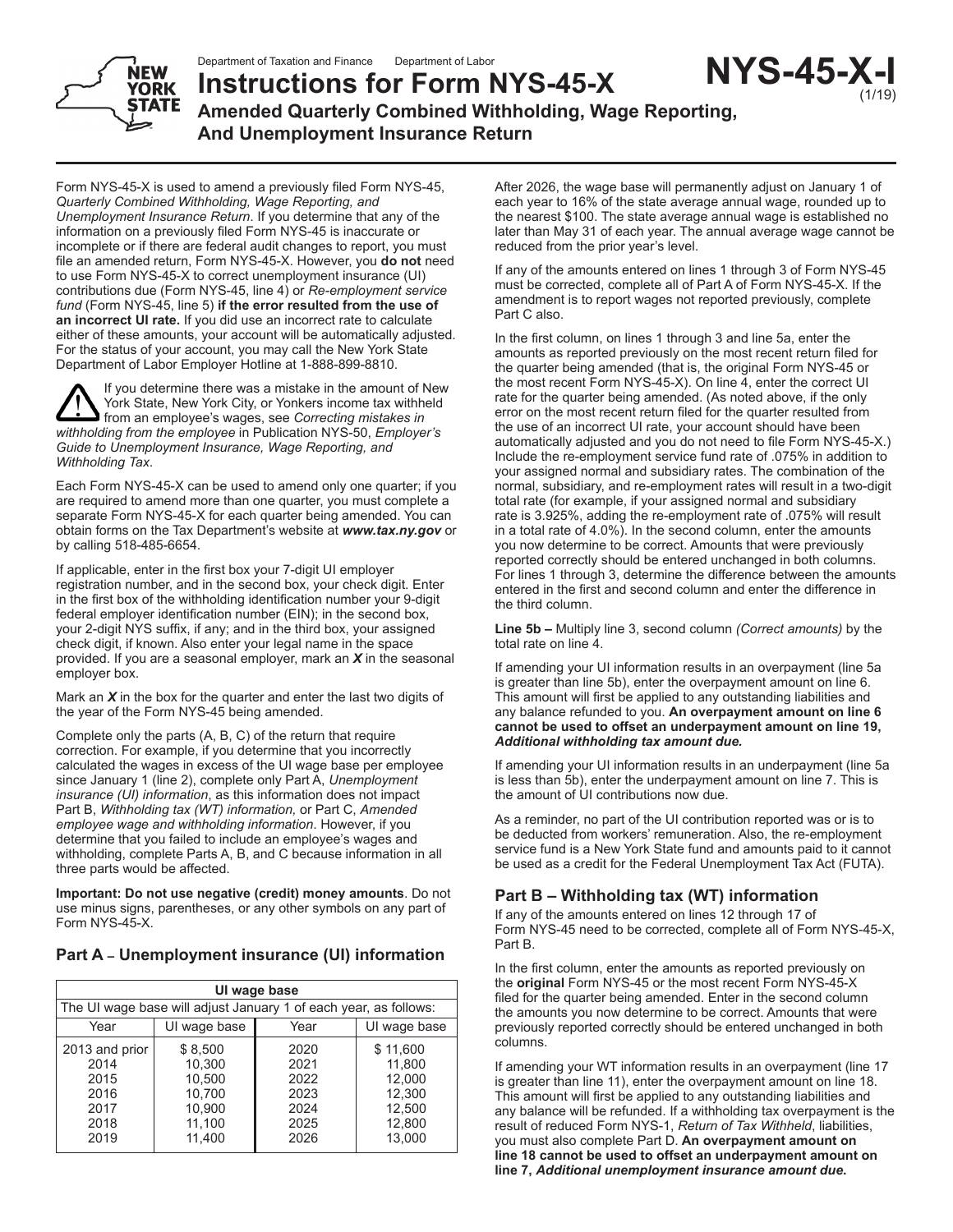#### **Page 2** of 3 **NYS-45-X-I** (1/19)

If amending your WT information results in an underpayment (line 17 is less than line 11), enter the underpayment on line 19. This is the amount of WT now due.

Enter on line 20 the sum of line 7 and line 19. This is the combined WT and UI amount now due; make one remittance (check or money order) for this amount payable in U.S. funds to *NYS Employment Contributions and Taxes*. Write your withholding tax ID number on your remittance.

#### **Part C – Amended employee wage and withholding information**

If you determine that there was an error made in the employee wage and withholding information reported on a previously filed Form NYS-45, Form NYS-45-X, or Form NYS-45-ATT, correct that information on Form NYS-45-X, Part C. However, if your corrections will take more than five lines, make **no** entries in Form NYS-45-X, Part C; make all corrections on a Form NYS-45-ATT. Mark the *Amended return* box and indicate the quarter and tax year for the period that you are amending. If you are amending *Other wages* information, report these corrections on a separate Form NYS‑45‑ATT; mark the *Amended return* box and the *Other wages* box and indicate the quarter and tax year of the period.

If your corrections to employee wage and withholding information result in changes to unemployment insurance information and/or withholding tax information reported on the Form NYS-45 or a previously filed Form NYS-45-X for the quarter, also amend this information on Form NYS-45-X, Part A and/or Part B.

To correct errors made in Part C or on Form NYS-45-ATT, delete the entire erroneous record by entering the employee's Social Security number and name as originally reported and mark an *X* in column c, *Total UI remuneration paid this quarter*. Make a complete new employee record by entering information in each of the required columns.

**Important: Do not use negative (credit) money amounts**. Do not use minus signs, parentheses, or any other symbols on any part of Form NYS-45-X. Refer to the examples below:

• Employee wage reporting amount incorrectly reported

| a                                                             |             | C     |       | e    |
|---------------------------------------------------------------|-------------|-------|-------|------|
| Originally reported                                           |             |       |       |      |
| 111111111                                                     | Doe, John B | 9700  | 9700  | 1300 |
| Correction entry for Form NYS-45-X or amended Form NYS-45-ATT |             |       |       |      |
| 111111111                                                     | Doe, John B |       |       |      |
| 111111111                                                     | Doe, John B | 10700 | 10700 | 1300 |

• Employee Social Security number incorrectly reported

|                                                               |             |       |       | e    |
|---------------------------------------------------------------|-------------|-------|-------|------|
| Originally reported                                           |             |       |       |      |
| 222322222                                                     | Doe, Jane L | 11000 | 11000 | 1500 |
| Correction entry for Form NYS-45-X or amended Form NYS-45-ATT |             |       |       |      |
| 222322222                                                     | Doe, Jane L |       |       |      |
| 222222222                                                     | Doe, Jane L | 11000 | 11000 | 1500 |

• Employee record should not have been reported

|                                                             |                |       |       | е    |
|-------------------------------------------------------------|----------------|-------|-------|------|
| Originally reported                                         |                |       |       |      |
| 333333333                                                   | Public, John Q | 11200 | 11000 | 1500 |
| Deletion entry for Form NYS-45-X or amended Form NYS-45-ATT |                |       |       |      |
| 333333333                                                   | Public, John Q |       |       |      |

• Employee wage reporting and withholding amount incorrectly reported

|                                                               |             |      |       | e    |
|---------------------------------------------------------------|-------------|------|-------|------|
| Originally reported                                           |             |      |       |      |
| 111111111                                                     | Doe, John B | 9700 | 10700 | 1500 |
| Correction entry for Form NYS-45-X or amended Form NYS-45-ATT |             |      |       |      |
| 111111111                                                     | Doe, John B |      |       |      |
| 111111111                                                     | Doe, John B | 9700 | 9700  | 1300 |

# **Part D – Form NYS-1 corrections/additions**

Enter in this area **all** corrections/additions to original Form NYS-1 withholding information filed for the quarter that you are reporting in Part B. **Valid** corrections/additions previously reported on your original Form NYS‑45 or on a prior Form NYS‑45‑X filed for the quarter **must** be repeated on the current Form NYS‑45-X being filed for that quarter.

**Corrections –** To correct previously Web- or paper-filed Forms NYS‑1, enter in columns a and b the last payroll date and total tax withheld as reported on line A and line 4, respectively, of the original Form NYS-1, and enter the correct last payroll date and total withheld in columns c and d. If withholding information on Form NYS‑1 filed for the quarter was corrected on your original Form NYS‑45 or a prior Form NYS‑45‑X filed for the quarter, and you determine that the prior correction was inaccurate, enter the last payroll date and total withheld as reported on line A and line 4 of the **original** Form NYS‑1 in columns a and b and the withholding information you determine to be correct in columns c and d.

**Additions –** To report withholding information for which no Form NYS‑1 was filed, make **no** entries in columns a and b. Enter the last payroll date and total withheld in the correct columns c and d only. If, on your original Form NYS‑45 or on a prior Form NYS‑45‑X filed for the quarter, you reported withholding information for which no Form NYS‑1 was filed and you determine the information was inaccurate, make **no** entries in columns a and b; enter the correct last payroll date and total withheld in columns c and d.

**Federal audit changes –** If the Internal Revenue Service makes a change to an amount an employer is required to report as wages or deduct and withhold from wages for federal income tax purposes, the employer must report this change to the New York State Tax Department within 90 days after the final federal determination of the change.

If you are reporting federal audit changes to correct withholding tax or wage reporting information **previously** reported on Form NYS-45 or NYS-45-X (and Form(s) NYS-45-ATT, if applicable), report the federal audit changes on Form NYS‑45‑X (and Form(s) NYS-45-ATT, if applicable).

If you have federal audit changes to report and you **did not previously** file a Form NYS-45 for the period(s) covered by the federal audit, **do not use** Form NYS-45-X. Report the federal audit changes on Form NYS-45 (and Form(s) NYS-45-ATT, if applicable).

You must attach a copy of the final federal determination to your Form NYS-45 or NYS-45-X.

#### **Signature**

After your return has been completed, sign in the area provided on the bottom of the **front** of the return.

This return must be signed by the individual if the employer is an individual owner; the president, treasurer or other principal officer if the employer is a corporation; a responsible and duly authorized member having knowledge of a firm's affairs if the employer is a partnership or other unincorporated organization; or, where appropriate, a responsible and duly authorized governmental official. The signature will certify that the information contained in this return is true and correct and the remuneration reported represents all remuneration paid during this calendar quarter for employment covered by the law.